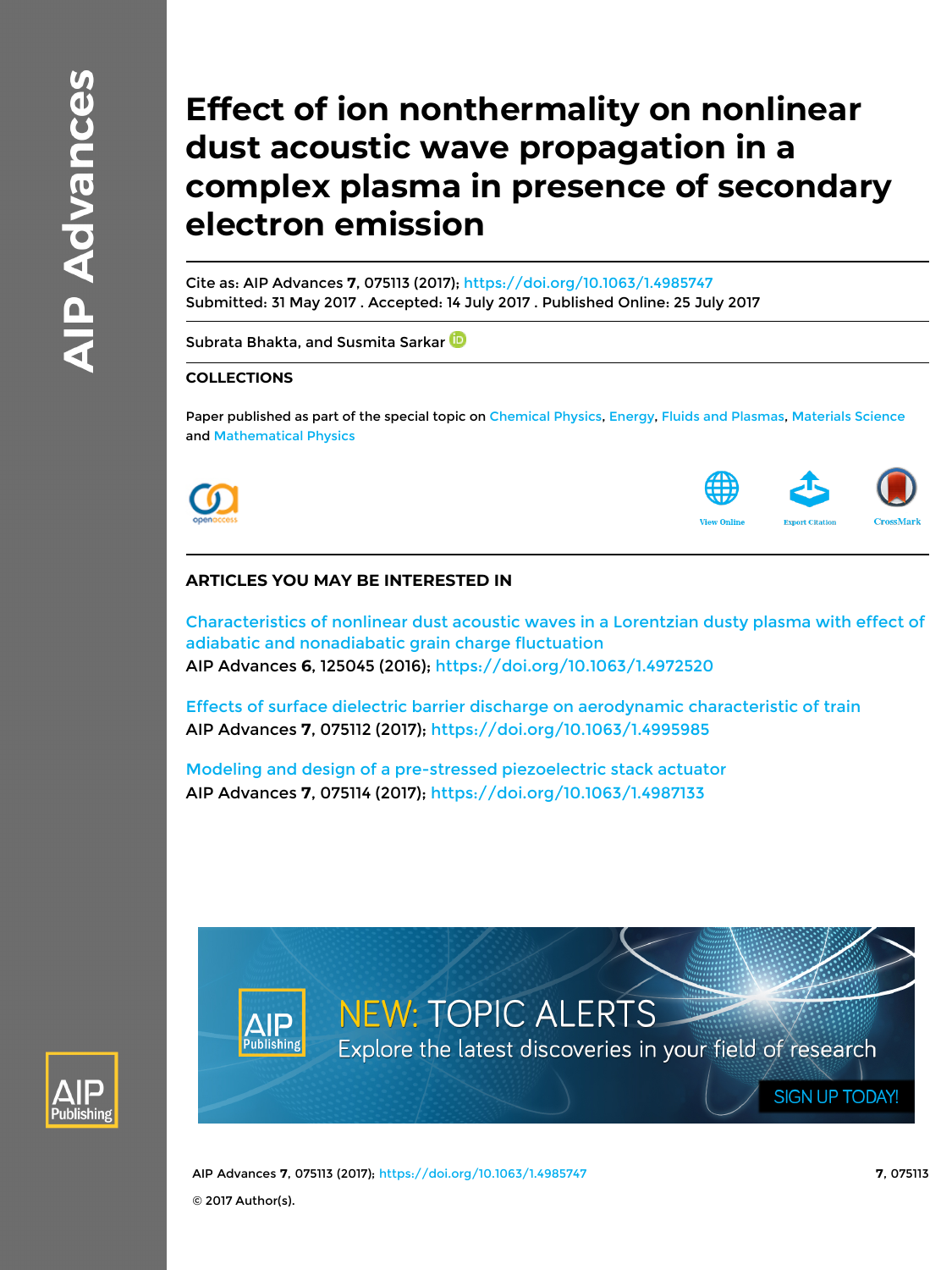

# **[Effect of ion nonthermality on nonlinear dust acoustic](http://dx.doi.org/10.1063/1.4985747) [wave propagation in a complex plasma in presence](http://dx.doi.org/10.1063/1.4985747) [of secondary electron emission](http://dx.doi.org/10.1063/1.4985747)**

#### Subrata Bhakta<sup>1,a</sup> and Susmita Sarkar<sup>2,b</sup>

<sup>1</sup>*Department of Mathematics, S.A. Jaipuria College, Kolkata 700005, India* <sup>2</sup>*Department of Applied Mathematics, University of Calcutta, Kolkata 700009, India*

(Received 31 May 2017; accepted 14 July 2017; published online 25 July 2017)

In this paper we have investigated the effect of ion nonthermality on nonlinear dust acoustic wave propagation in a complex plasma in presence of secondary electron emission considering equilibrium dust charge positive. In space and astrophysical plasmas presence of nonthermal ions have been detected by satellite observations. This ion nonthermality modifies propagation characteristics of dust acoustic waves when dust grains are charged by secondary electron emission mechanism. In case of dust charging by secondary electron emission process two stable equilibrium dust charge states exist out of which one is negative and the other is positive. Here we have considered positive equilibrium dust charge state and both adiabatic and nonadiabatic dust charge variation. Our investigation shows that characteristics of both dust acoustic soliton and dust acoustic shock depend on the strength of the ion nonthermality along with secondary electron yield. Increase in both ion nonthermality and secondary electron yield help to retain the shape of compressive dust acoustic soliton when dust charge variation is adiabatic and to maintain oscillation of the dust acoustic shock when dust charge variation is nonadiabatic. © *2017 Author(s). All article content, except where otherwise noted, is licensed under a Creative Commons Attribution (CC BY) license [\(http://creativecommons.org/licenses/by/4.0/\)](http://creativecommons.org/licenses/by/4.0/).* [\[http://dx.doi.org/10.1063/1.4985747\]](http://dx.doi.org/10.1063/1.4985747)

#### **I. INTRODUCTION**

Wave propagation in dusty plasmas has become an important field of plasma research since early nineties of the last century. Both linear and nonlinear theories of dust acoustic and dust ion acoustic wave propagation have been extensively studied by several authors in different physical situation.<sup>[1](#page-11-0)[,2](#page-11-1)</sup> In most of these studies dust grains were charged by plasma current, no electron emission from dust grains were considered. In such cases only one equilibrium dust charge state exists which is negative.<sup>[3](#page-11-2)</sup>

On the other hand if primary electrons are energetic enough they excite material electrons of dust grains. Those excited electrons then leave material surfaces and are called secondary electrons. The ratio of such emitted electrons to incident electrons is termed as secondary electron yield. In case of secondary electron emission, dust grains possess two stable equilibrium dust charge states out of which one is negative and the other is positive.<sup>[3](#page-11-2)[–6](#page-11-3)</sup> The negative equilibrium state exists for low value of the secondary electron yield whereas the positive equilibrium state exists for its high value.

Another important grain charging process in which electrons emit from dust grains is photoemission process that causes positive grain charging. This photoemission process starts with optical excitation. In this process photons, as light quanta  $h v$  are absorbed by an electron and transmits all its energy. This energy transfer is definite which is not the case when excitation is made by electrons or ions. This is the basic difference between the secondary emission process and the photoemission pro-cess. Using a cesiated p-type GaN sample Yater et al<sup>[7](#page-11-4)</sup> shown that photoelectrons had a substantially



a<br>e-mail[:subratabhakta88@gmail.com](mailto:subratabhakta88@gmail.com)

b<sub>e-mail[:susmita62@yahoo.co.in](mailto:susmita62@yahoo.co.in)</sub>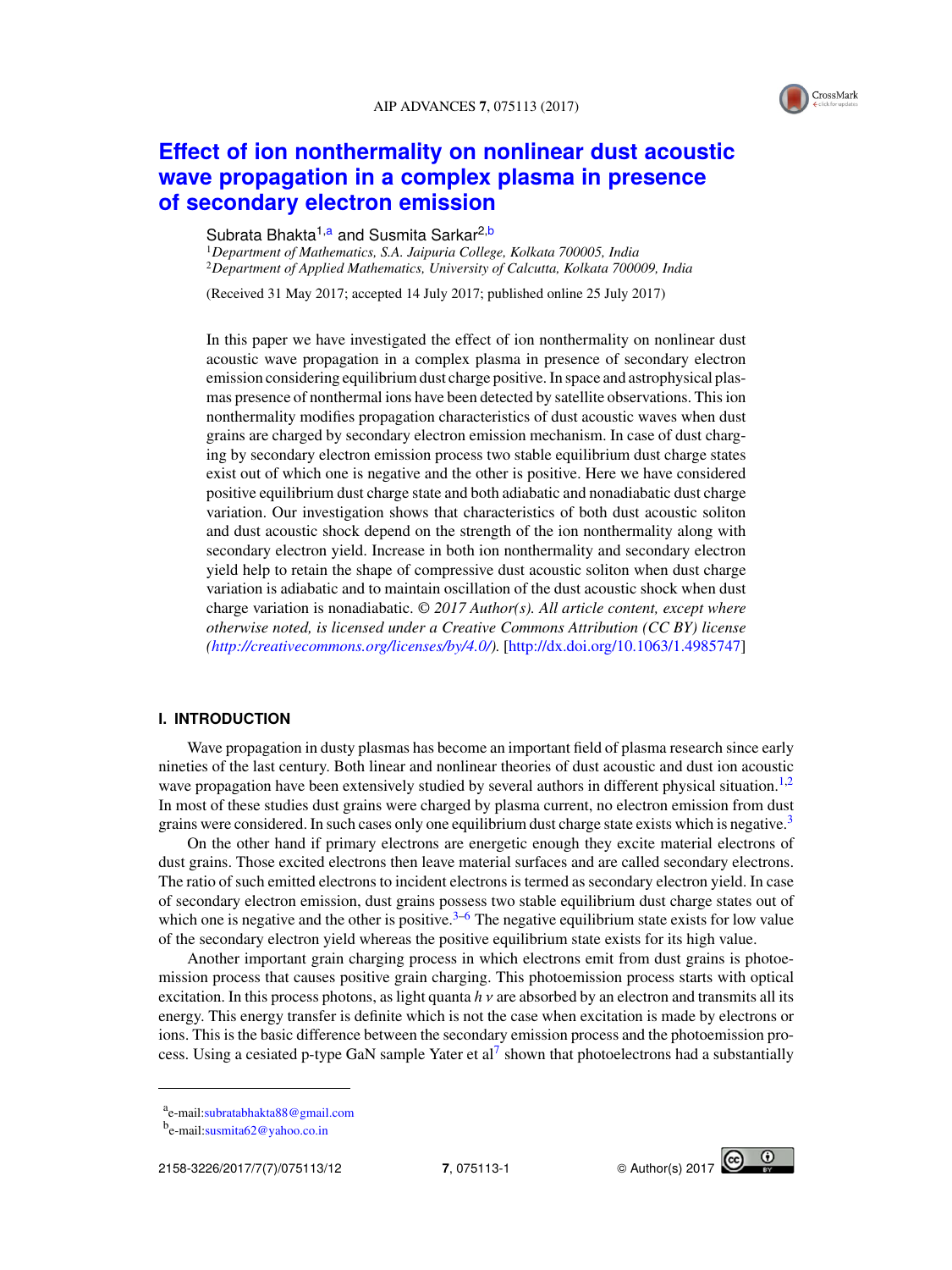narrower energy distribution than the secondary electrons. Also their measurements revealed that the photoelectron distributions were not as uniform as the secondary electron distribution.

In space plasma positively charged dust (ice) particles were observed by rocket measurement<sup>[8](#page-11-5)</sup> even during night hours when photoelectric emission of electrons from the ice is not operable. The cause of this positive charging may be due to secondary electron emission process. Thus in the study of wave propagation in a complex plasma presence of positively charged dust is important when dust grains are charged by secondary electron emission process.

Non thermal ions were observed by the Vella satellite from the earth's bow shock<sup>[9](#page-11-6)</sup> as well as in and around earth's foreshock.<sup>[10](#page-11-7)</sup> The Aspera experiment on Phobos-satellite detected nonthermal ion fluxes from the upper ionosphere of Mars.<sup>[11](#page-11-8)</sup> Due to the absence of strong magnetic field, the impact of the solar wind with the planetary atmosphere results in nonthermal ion fluxes. There are many other sources which produce nonthermal ions. Thus to study the effect of nonthermal ions on dust acoustic wave propagation is an important task of dusty plasma research.

Linear theories of dust acoustic wave propagation in presence of secondary electron emission were studied earlier by considering both negatively and positively charged dust grains.<sup>[12–](#page-11-9)[16](#page-11-10)</sup> Since early nineties presence of non thermal ions in the study of wave propagation in dusty plasma were considered by several authors<sup>[17–](#page-11-11)[25](#page-12-0)</sup> but no one considered the presence of secondary electrons in their study. Presence of nonthermal ions along with secondary electrons was first time considered by us to study the linear theory of dust acoustic wave propagation in self gravitating dusty plas-mas.<sup>[26,](#page-12-1)[27](#page-12-2)</sup> Presence of nonthermal electrons was also later considered to study the linear theory of dust acoustic waves.<sup>[28](#page-12-3)</sup> Nonlinear theory of dust acoustic wave propagation in presence of secondary electron emission has been recently reported by us considering both adiabatic and non adiabatic dust charge variation with Boltzmann distributed electrons (primary and secondary) and ions.<sup>[29](#page-12-4)</sup> Presence of nonthermal ions along with Boltzmann distributed primary and secondary electrons and positively charged inertial dust grains will be considered in this paper to study nonlinear evolution of dust acoustic waves. Both adiabatic and nonadiabatic dust charge variation will be taken into account.

In our present investigation we have used reductive perturbation technique which shows the existence of dust acoustic soliton for adiabatic dust charge variation and dust acoustic shock for nonadiabatic dust charge variation. Both amplitude and width of this dust acoustic soliton depend on the nonthermal parameter *a* and the secondary electron yield  $\delta_M$ . Similarly for nonadiabatic dust charge variation the dissipation-dispersion ratio is also function of these two parameters *a* and  $\delta_M$ . Hence ion nonthermality influences propagation characteristics of both dust acoustic soliton and dust acoustic shock wave for fixed as well as varying  $\delta_M$ . Nature of its dependence has been investigated numerically.

#### **II. FORMULATION OF THE PROBLEM**

<span id="page-2-1"></span>Since we are studying characteristics of nonlinear propagation of low frequency dust acoustic waves the plasma under our consideration consists of Boltzmann distributed primary and secondary electrons, nonthermal ions and inertial positively charged dust grains satisfying the quasineutrality condition,

<span id="page-2-0"></span>
$$
n_{io} + z_{d0}n_{d0} = n_{eo} + n_{so}
$$
 (1)

where  $n_{io}$ ,  $n_{eo}$ ,  $n_{so}$  and  $n_{d0}$  are equilibrium number densities of ions, primary electrons, secondary electrons and dust grains respectively and  $z_{d0}$  is the number of charges on dust grains in equilibrium. The nonthermal ions satisfies the velocity distribution<sup>[30](#page-12-5)</sup>

$$
F_i(v_i) = F_i(v_x, v_y, v_z) = \frac{n_{i0}}{1 + 3a} \left(\frac{1}{2\pi v_{ii}^2}\right)^{3/2} \left[1 + 4a \left(\frac{1}{2}\frac{v_x^2}{v_{ii}^2} + \frac{\Phi}{\sigma_i}\right)^2\right] \exp\left(-\frac{v_x^2 + v_y^2 + v_z^2}{2v_{ii}^2} - \frac{\Phi}{\sigma_i}\right) \tag{2}
$$

where  $v_{ti}$  is the ion thermal velocity, *a* is the ion nonthermal parameter,  $\sigma_i = \frac{T_i}{T_e}$  is the ion-electron temperature ratio,  $\Phi = \frac{e\phi}{T_a}$  $\frac{\partial \varphi}{\partial r}$  is the normalized plasma potential and  $v_x$ ,  $v_y$ ,  $v_z$  are x, y, and z components of ion velocity.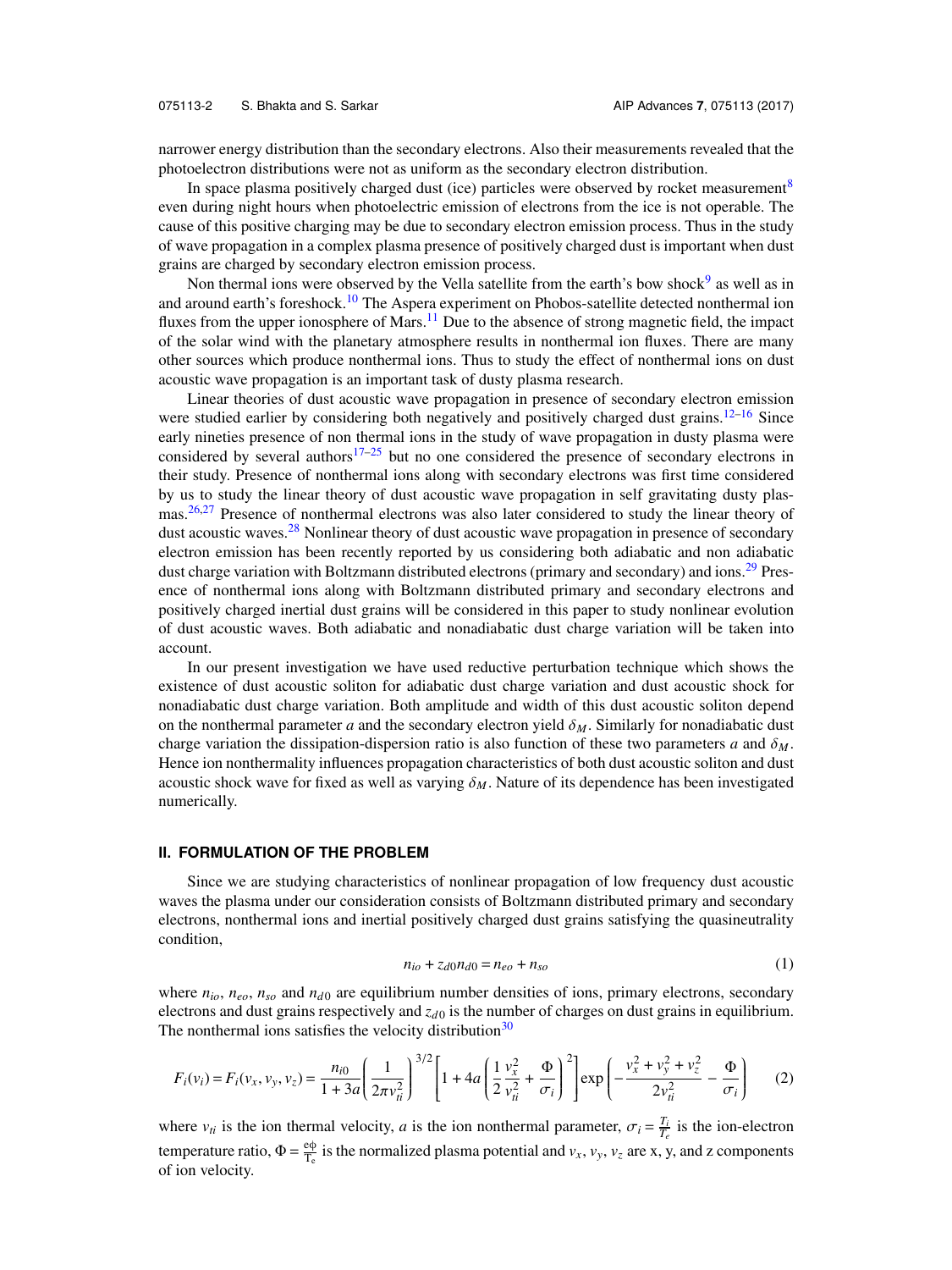Thus normalized nonthermal ion density calculated from the distribution function [\(2\)](#page-2-0) will be

$$
N_i = \left[1 + \frac{4a}{1 + 3a}(\frac{\Phi}{\sigma_i} + \frac{\Phi^2}{\sigma_i^2})\right] \exp(-\Phi/\sigma_i)
$$
 (3)

On the other hand normalized number densities of Boltzmann distributed primary and secondary electrons are,

<span id="page-3-0"></span>
$$
N_e = \exp(\Phi) \tag{4}
$$

$$
N_s = \exp\left(\frac{\Phi}{\sigma_s}\right) \tag{5}
$$

σ*s* Inertial dust grains satisfy the normalized continuity and momentum equations,

$$
\frac{\partial N_d}{\partial T} + \frac{\partial}{\partial X} (N_d V_d) = 0
$$
\n(6)

<span id="page-3-3"></span><span id="page-3-1"></span>
$$
\frac{\partial V_d}{\partial T} + V_d \frac{\partial V_d}{\partial X} = -\frac{Q_d}{\alpha_d} \frac{\partial \Phi}{\partial X}
$$
(7)

 $\frac{\partial T}{\partial X}$  **a**  $\frac{\partial X}{\partial X}$  **a**  $\frac{\partial X}{\partial X}$  **o**  $\frac{\partial X}{\partial X}$  **o** whereas the variable dust charge obeys the normalized grain charging equation

$$
\left(\frac{\omega_{pd}}{v_d}\right)\left(\frac{\partial Q_d}{\partial T} + V_d \frac{\partial Q_d}{\partial X}\right) = \frac{1}{v_d} \left(\frac{\bar{l}_i + \bar{l}_e + \bar{l}_e^s}{z_{do}e}\right) \tag{8}
$$

The Poisson equation satisfied by the normalized electric potential is,

$$
\frac{\partial^2 \Phi}{\partial X^2} = -\frac{1}{(1 + \frac{\delta_i}{\sigma_i} + \frac{\delta_s}{\sigma_s})} \left[ \delta_i \left\{ 1 + \frac{4a}{1 + 3a} (\frac{\Phi}{\sigma_i} + \frac{\Phi^2}{\sigma_i^2}) \right\} \exp\left( -\frac{\Phi}{\sigma_i} \right) - \exp(\Phi) + \delta_s \exp\left( \frac{\Phi}{\sigma_s} \right) + (1 - \delta_i + \delta_s) Q_d N_d) \right]
$$
(9)

Here the ion, primary electron, secondary electron, and dust number densities  $n_i$ ,  $n_e$ ,  $n_s$  and  $n_d$ , dust fluid velocity  $u_d$ , electrostatic potential energy  $e\phi$ , dust charge  $q_d$  and the independent space variable x and time variable t are normalized in the following way,

$$
N_{i} = n_{i}/n_{i0}; N_{e} = n_{e}/n_{e0}; N_{s} = n_{s}/n_{s0}; N_{d} = n_{d}/n_{d0}; V_{d} = u_{d}/c_{d}; \Phi = \frac{e\phi}{T_{e}};
$$
  

$$
Q_{d} = q_{d}/e z_{d0}, X = x/\lambda_{d}; T = \omega_{pd}t; q_{d0} = z_{d0}e,
$$
 (10)

where  $\omega_{\text{pd}} = \left($  $\frac{4\pi n_{d0}z_{d0}^2e^2}{2}$  $\frac{d0 \, z_{\text{d}0}^2 \text{e}^2}{m_{\text{d}}} \bigg)$ <sup>1/2</sup> is the dust plasma frequency,  $c_d = \sqrt{\frac{z_d \sigma T_{ef}}{m_d}}$ *md* is the dust acoustic speed,  $\lambda_{\rm D} = \left(\frac{T_{\rm eff}}{4\pi z_{\rm d0}n_{\rm d}}\right)$  $\frac{T_{\text{eff}}}{4\pi z_{d0}n_{d0}e^2}$   $\Big)^{1/2}$  is the dusty plasma Debye length, m<sub>d</sub> is mass of the dust grains and  $z_{d0}$  is the grain charge number in equilibrium. The effective temperature  $T_{\text{eff}}$  is defined by

<span id="page-3-2"></span>
$$
\frac{1}{T_{\text{eff}}} = \frac{1}{z_{do} n_{do}} (\frac{n_{io}}{T_i} + \frac{n_{eo}}{T_e} + \frac{n_{so}}{T_s})
$$
\n(11)

Here  $T_i$ ,  $T_e$ ,  $T_s$  are ion, primary electron and secondary electron temperatures respectively, and  $\delta_i = \frac{n_{io}}{n_{eo}}, \delta_s = \frac{n_{so}}{n_{eo}}, \sigma_i = \frac{T_i}{T_e}, \sigma_s = \frac{T_s}{T_e}, \alpha_d = \frac{(1-\delta_i+\delta_s)}{(1+\frac{\delta_i}{\sigma_i}+\frac{\delta_s}{\sigma_s})}$  $\frac{(1-\delta_i+\delta_s)}{(1+\frac{\delta_i}{\sigma_i}+\frac{\delta_s}{\sigma_s})}$ ,  $z=z_{d0}e^2/r_0T_e$ ,  $r_0$  is the grain radius.

The non dimensionalized expressions for ion current  $\bar{I}_i$  has been calculated from the nonthermal ion distribution  $(3)$  in the form,<sup>[19](#page-12-6)</sup>

$$
I_{i} = \pi r_{0}^{2} e \sqrt{\frac{8T_{i}}{\pi m_{i}}} \frac{n_{i0}}{1 + 3a} \exp(-\frac{\Phi}{\sigma_{i}})
$$
  
 
$$
\times \left[ (1 + \frac{24a}{5}) + \frac{8a\Phi}{3\sigma_{i}} (2 + \frac{zQ_{d}}{\sigma_{i}}) + \frac{4a}{5} (\frac{5\Phi^{2}}{\sigma_{i}^{2}} + \frac{(zQ_{d})^{2}}{\sigma_{i}^{2}}) + \frac{16a zQ_{d}}{5\sigma_{i}} \right] \exp(-\frac{zQ_{d}}{\sigma_{i}})
$$
(12)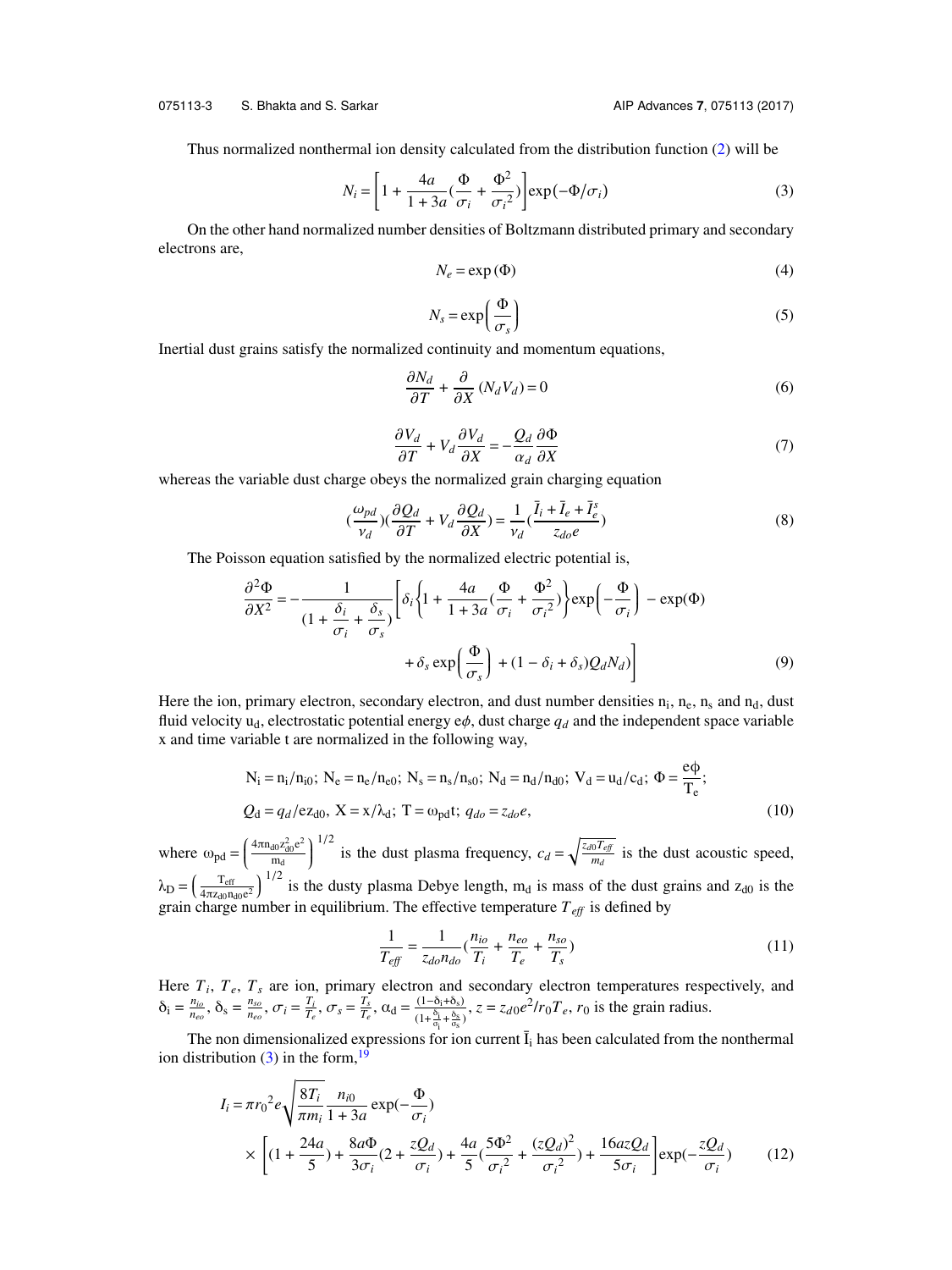075113-4 S. Bhakta and S. Sarkar AIP Advances **7**, 075113 (2017)

<span id="page-4-1"></span>while the primary electron current  $\overline{I}_e$  and secondary electron current  $\overline{I}_e^s$  are,<sup>[3](#page-11-2)</sup>

<span id="page-4-0"></span>
$$
\bar{I}_e = -\pi r_0^2 e \sqrt{\frac{8T_e}{\pi m_e}} n_{e0} \exp(\Phi) (1 + zQ_d)
$$
 (13)

$$
\bar{I}_e^s = 3.7 \delta_M \pi r_0^2 e \sqrt{\frac{8T_e}{\pi m_e}} n_{e0} \exp(\Phi)(1 + \frac{zQ_d}{\sigma_s}) \exp(zQ_d - \frac{zQ_d}{\sigma_s}) F_{5,B} \left(\frac{E_M}{4T_e}\right)
$$
(14)

Here  $m_i$ ,  $m_e$  are ion and electron masses respectively and  $\delta_M$  is the maximum yield of secondary electrons which occurs when the impinging electrons have the maximum kinetic energy  $E_M$ . The function  $F_{5,B}(x)$  is given by,<sup>[3](#page-11-2)</sup> v

$$
F_{5,B}(x) = x^2 \int_B^{\infty} u^5 \exp[-(xu^2 + u)] du, \text{ where } x = \frac{E_M}{4T_e} \text{ and } B = \sqrt{\frac{eq_d}{r_0 T_e}}.
$$
 (15)

The grain charging frequency in this case has been calculated in the form,

$$
v_d = -\frac{\partial(\bar{I}_i + \bar{I}_e + \bar{I}_e^s)}{\partial Q_d} \left|_{Q_d = z_d e} = \frac{a}{\sqrt{2\pi}} \frac{\omega_{pi}^2}{V_{thi}} [A_d \exp(-\frac{z}{\sigma_i}) + \frac{\alpha_{2s} \sqrt{m_e^i \sigma_i}}{\delta_i}] \right]
$$
(16)

with  $A_d = \frac{1}{1+3a}$  $\left\{1 + \frac{8a}{5} + \frac{4a}{5}(\frac{z^2}{\sigma^2})\right\}$  $\frac{z^2}{\sigma_i^2}$ ) +  $\frac{8az}{5\sigma_i}$  $\}$  and

$$
\alpha_{2s}=1-3.7\delta_M\exp(z-\frac{z}{\sigma_s})\{\frac{1}{\sigma_s}+(1+\frac{z}{\sigma_s})(1-\frac{1}{\sigma_s})\}F_{5,B_0}\left(\frac{E_M}{4T_e}\right)
$$

Here grain charge number z is not arbitrary. It satisfies the quasineutrality condition [\(1\)](#page-2-1) which follows  $\delta_i < 1 + \delta_s$ . The equilibrium current balance equation  $\overline{I}_i + \overline{I}_e + \overline{I}_e^s = 0$  gives

$$
\delta_{i} = \sqrt{\frac{m_{e}^{i}}{\sigma_{i}}}(1+z)\alpha_{1s} \exp(\frac{z}{\sigma_{i}})\frac{5(1+3a)}{\left[(5+24a)+4a(\frac{z^{2}}{\sigma_{i}^{2}})+\frac{16az}{\sigma_{i}}\right]},
$$
\n(17a)

which is a function of both *a* and  $z(=z_{d0}e^{2}/r_{0}T_{e})$  with  $\alpha_{1s} = 1 - 3.7\delta_{M} \exp(z - \frac{z}{\sigma})$  $(\frac{z}{\sigma_s})F_{5,B_0}(\frac{E_M}{4T_e})$  $(1 + \frac{z}{\sigma_s})/(1 + z)$  and  $m_e^i = \frac{m_i}{m_e}$ .

Thus to satisfy the quasineutrality condition [\(1\)](#page-2-1), the grain charge number  $z = z_{d0}e^{2}/r_0T_e$ ) must satisfy the condition,

$$
\sqrt{\frac{m_e^i}{\sigma_i}}(1+z)\alpha_{1s}\exp(\frac{z}{\sigma_i})\frac{5(1+3a)}{\left[(5+24a)+4a(\frac{z^2}{\sigma_i^2})+\frac{16az}{\sigma_i}\right]}<1+\delta_s
$$
\n(17b)

#### **III. REDUCTIVE PERTURBATION ANALYSIS: ADIABATIC AND NONADIABATIC DUST CHARGE VARIATION**

For the study of small amplitude structures in dusty plasma in presence of nonthermal ions and secondary electrons with positive equilibrium dust charge, we employ the reductive perturbation **CHARGE VARIATION**<br>For the study of small amplitude structures in dusty plasma in presence of nonthermal ions<br>and secondary electrons with positive equilibrium dust charge, we employ the reductive perturbation<br>technique, and  $\lambda$  is the wave velocity normalized by c<sub>d</sub>. The variables  $N_d$ ,  $V_d$ ,  $\Phi$  and  $Q_d$  are then expanded as,

<span id="page-4-3"></span><span id="page-4-2"></span>
$$
N_d = 1 + \varepsilon N_{d1} + \varepsilon^2 N_{d2} + ...
$$
  
\n
$$
V_d = \varepsilon V_{d1} + \varepsilon^2 V_{d2} + ...
$$
  
\n
$$
\Phi = \varepsilon \Phi_1 + \varepsilon^2 \Phi_2 + ...
$$
  
\n
$$
Q_d = 1 + \varepsilon Q_{d1} + \varepsilon^2 Q_{d2} + \varepsilon^3 Q_{d3} + ...
$$
\n(18)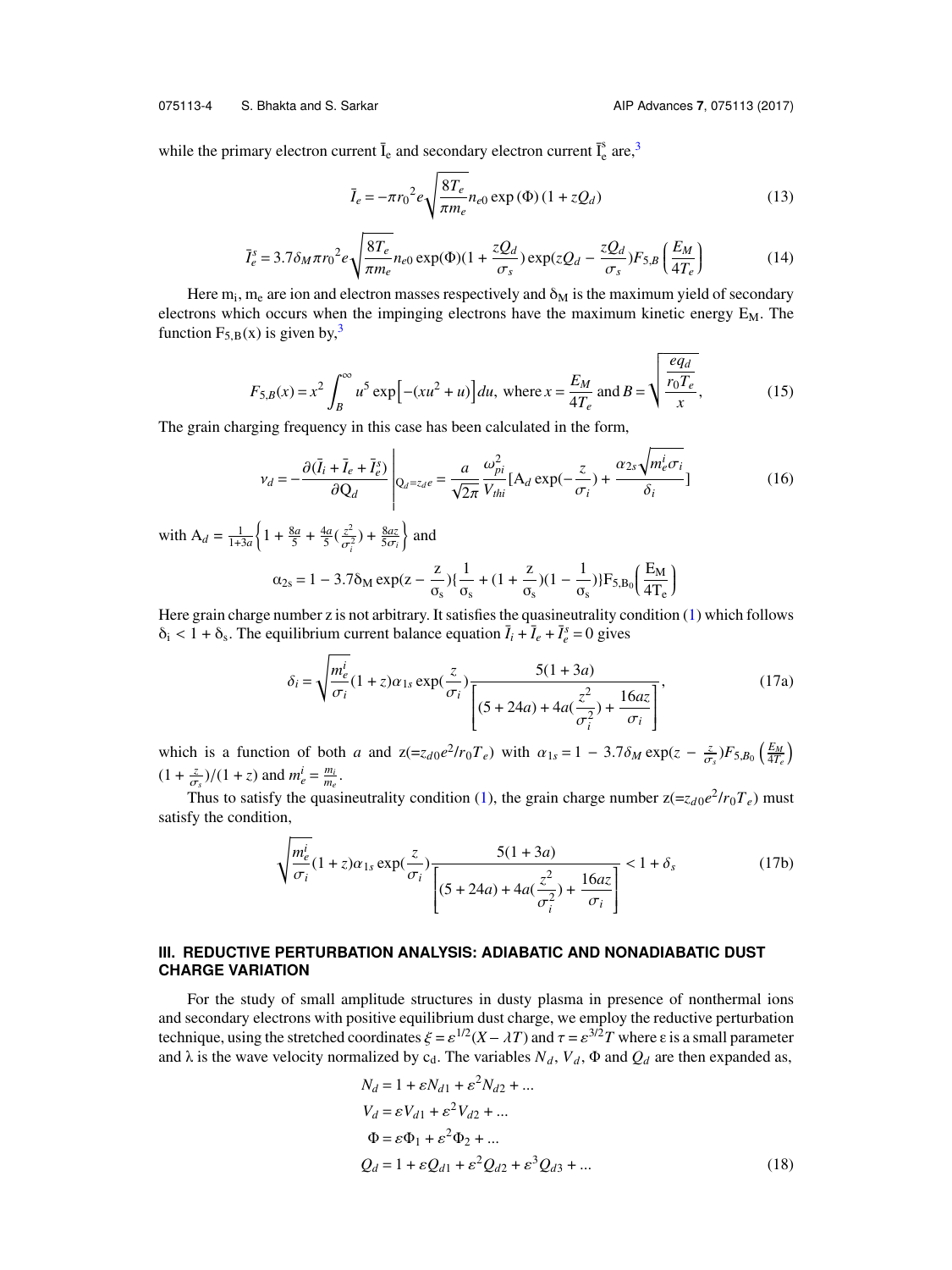#### 075113-5 S. Bhakta and S. Sarkar AIP Advances **7**, 075113 (2017)

Substituting these expansions into equations  $(3)-(9)$  $(3)-(9)$  $(3)-(9)$  with  $(12)-(16)$  $(12)-(16)$  $(12)-(16)$  and collecting the terms of different powers of ε we obtain,

$$
\lambda N_{d1} = V_{d1}, \ V_{d1} = \frac{\Phi_1}{\lambda \alpha_d}, \ N_{d1} = \frac{\Phi_1}{\lambda^2 \alpha_d}, \Phi_1 = \alpha_a (N_{d1} + Q_{d1})
$$
(19)

with  $\alpha_a = \frac{1-\delta_i+\delta_s}{\frac{\delta_i}{\sigma_i}(\frac{1-a}{1+3a})+\frac{\delta_s}{\sigma_s}+1}$ in the lowest order of  $\varepsilon$ .

<span id="page-5-3"></span>To the next higher order in ε, we have the following set of equations,

<span id="page-5-0"></span>
$$
\frac{\partial N_{d1}}{\partial \tau} - \lambda \frac{\partial N_{d2}}{\partial \xi} + \frac{\partial}{\partial \xi} (N_{d1} V_{d1}) + \frac{\partial V_{d2}}{\partial \xi} = 0
$$
\n(20)

$$
\frac{\partial V_{d1}}{\partial \tau} - \lambda \frac{\partial V_{d2}}{\partial \xi} + V_{d1} \frac{\partial V_{d1}}{\partial \xi} = -\frac{1}{\alpha_d} (\frac{\partial \Phi_2}{\partial \xi} + Q_{d1} \frac{\partial \Phi_1}{\partial \xi})
$$
(21)

$$
\frac{\partial^2 \Phi_1}{\partial \xi^2} = A\Phi_2 - \alpha_d N_{d2} - \alpha_d Q_{d2} - B\Phi_1^2
$$
\n(22)

<span id="page-5-4"></span>where  $A = \frac{\frac{\delta_i}{\sigma_i}(\frac{1-a}{1+3a}) + \frac{\delta_s}{\sigma_s} + 1}{\frac{\delta_i}{\sigma_s} + \frac{\delta_s}{\sigma_s}}$  $\frac{\delta_i}{\delta_i} + \frac{\delta_s}{\sigma_s} + 1}$  and B =  $\overline{\phantom{a}}$  $\frac{1}{\lambda^2}$   $\left(\frac{1}{\alpha}\right)$ α*a*  $-\frac{1}{\alpha_d\lambda^2}$ ) +  $\frac{1}{2}$  $\left(\frac{\sigma_i}{\sigma_i^2} - \frac{\delta_s}{\sigma_s^2} - 1\right)$  $\left(\frac{\partial_i}{\partial \tau_i} + \frac{\delta_s}{\sigma_s} + 1\right)$  $\begin{bmatrix} \phantom{-}\hspace{-2.5mm} \end{bmatrix}$ 

The above set of equations are common to both adiabatic and nonadiabatic dust charge variation. The grain charging equation  $(8)$  will be separate for these two cases.

In case of adiabatic dust charge variation  $\frac{\omega_{pd}}{\nu_A}$ In case of adiabatic dust charge variation  $\frac{\omega_{pd}}{v_d} \approx 0$ , the dust charging frequency  $v_d$  is very high compared to dust plasma frequency whereas for nonadiabatic dust charge variation  $\frac{\omega_{pd}}{v_d}$  is small but finite i.e. dust grains are charged in comparatively slow time scale so that dust  $v_d$ <br>
charging frequency  $v_d$  is not very high.<br>
For adjabatic dust charge variation

For adiabatic dust charge variation normalized grain charging equation [\(8\)](#page-3-3) reduces to,

$$
\bar{I}_i + \bar{I}_e + \bar{I}_e^s = 0\tag{23}
$$

Substituting the expressions of  $\overline{I}_i$ ,  $\overline{I}_e$  *and*  $\overline{I}_e^s$  $\frac{1}{e}$  from [\(12\)](#page-3-2)-[\(14\)](#page-4-1) then equating from both sides the terms containing  $\varepsilon$  and  $\varepsilon^2$ , we get,

<span id="page-5-1"></span>
$$
Q_{d1} = \beta_d \Phi_1, \quad Q_{d2} = \beta_d \Phi_2 + \gamma_d \Phi_1^2,
$$
 (24)

The expressions of  $\beta_d$  and  $\gamma_d$  are given in [Appendix.](#page-10-0)

Here the normalized phase velocity of the dust acoustic waves

<span id="page-5-2"></span>
$$
\lambda = \frac{1}{\sqrt{A - \alpha_d \beta_d}}
$$
 (25)

provided  $\alpha_d \beta_d \neq A$ . The expressions of  $\alpha_d$ ,  $\beta_d$  and  $\gamma_d$  depend upon the nonthermal parameter *a*.

Eliminating all the second-order terms from equations  $(20)-(24)$  $(20)-(24)$  $(20)-(24)$  we get the K-dV equation

$$
\frac{\partial \Phi_1}{\partial \tau} + \alpha \Phi_1 \frac{\partial \Phi_1}{\partial \xi} + \beta \frac{\partial^3 \Phi_1}{\partial \xi^3} = 0
$$
 (26)

<span id="page-5-5"></span>where,

$$
\alpha = \beta \left[ \frac{3A}{\lambda^2 \alpha_d} + 2\alpha_d \gamma_d + \frac{(\frac{\delta_i}{\sigma_i^2} - \frac{\delta_s}{\sigma_s^2} - 1)}{(\frac{\delta_i}{\sigma_i} + \frac{\delta_s}{\sigma_s} + 1)} \right], \ \beta = \frac{\lambda^3}{2} = \frac{1}{2} (A - \alpha_d \beta_d)^{-3/2}
$$
(27)

The KdV equation  $(26)$  possesses soliton solution,

<span id="page-5-6"></span>
$$
\Phi_1 = \Phi_{1m} \sec h^2 \left[ \frac{(\xi - M\tau)}{w} \right]
$$
\n(28)

with amplitude  $\Phi_{1m} = \frac{3M}{\alpha}$  and width  $w = 2\sqrt{\frac{\beta}{M}}$  respectively. M is the Mach number. It is clear that both  $\Phi_{1m}$  and w depend on both secondary electron yield  $\delta_M$  and ion nonthermal parameter *a* through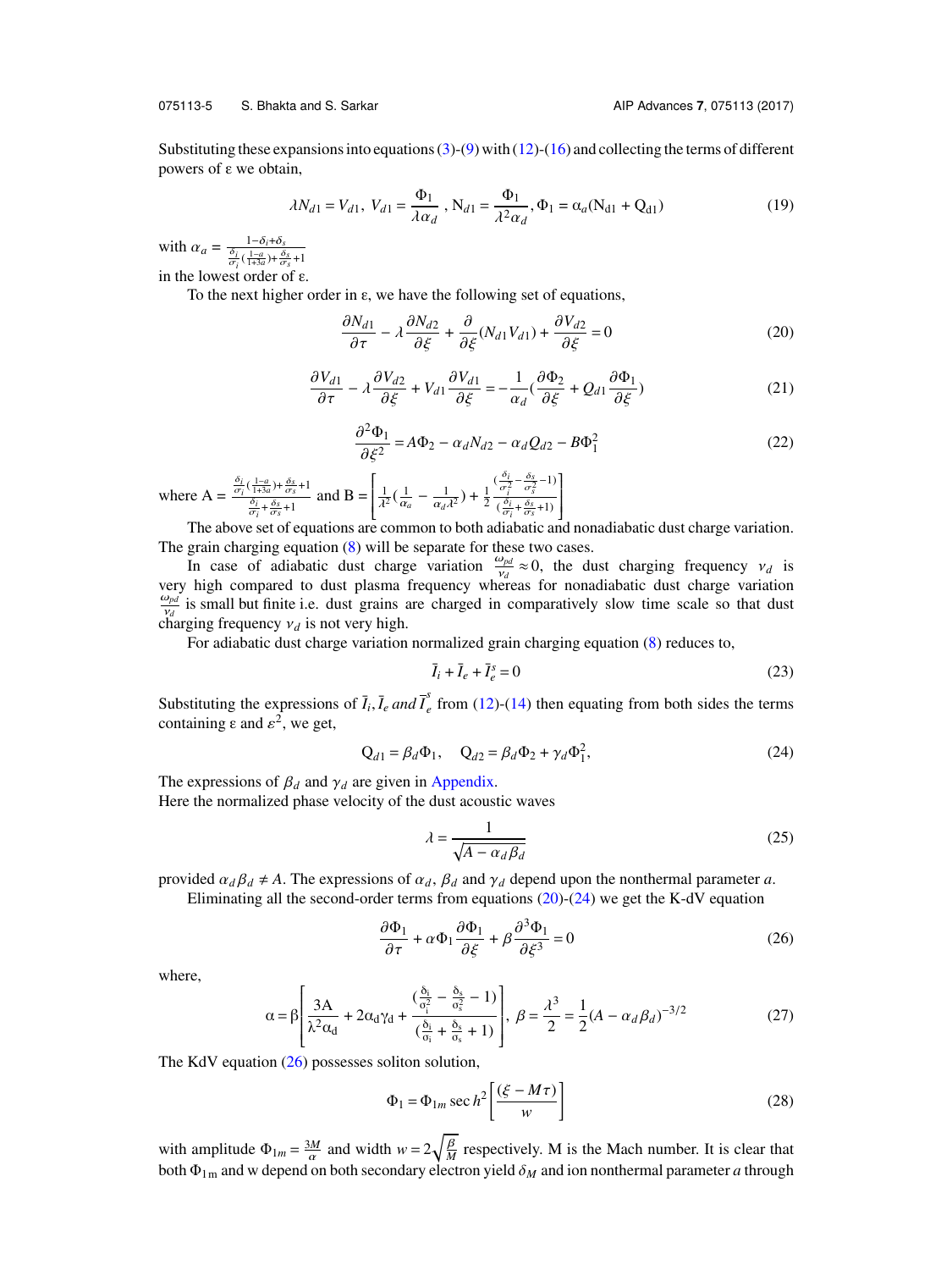075113-6 S. Bhakta and S. Sarkar AIP Advances **7**, 075113 (2017)

the coefficients  $\alpha$  and  $\beta$ . Thus changes in both  $\delta_M$  and *a* change the amplitude and width of the soliton which will be shown numerically in section  $IV$ .

As in case of nonadiabatic dust charge variation  $\frac{\omega_{pd}}{\nu_d}$  is small but finite we can assume  $\frac{\omega_{pd}}{\nu_d} = v \sqrt{\frac{\omega_{pd}}{\nu_d}}$ <br>Fe s is small and v is of the order of unity. The dust charge perturbation in that case is gove where  $\varepsilon$  is small and v is of the order of unity. The dust charge perturbation in that case is governed by,

$$
Q_{d1} = \beta_d \Phi_1; \ Q_{d2} = \beta_d \Phi_2 + \gamma_d \Phi_1^2 + \frac{\lambda v \beta_d}{\sigma_i \beta_a} (\delta_i A_d \exp(-\frac{z}{\sigma_i}) + \alpha_{2s} \sqrt{\mu_i \sigma_i}) \frac{\partial \Phi_1}{\partial \xi}
$$
 (29)  
which has been obtained from equation (8) and (12)-(14) with the perturbation (18) and the above

nonadiabaticity condition.

Eliminating all the second-order terms of equation [\(20\)](#page-5-0), [\(21\)](#page-5-3) and [\(22\)](#page-5-4) we get the standard KdV-Burger equation,

<span id="page-6-1"></span>
$$
\frac{\partial \Phi_1}{\partial \tau} + \alpha \Phi_1 \frac{\partial \Phi_1}{\partial \xi} + \beta \frac{\partial^3 \Phi_1}{\partial \xi^3} = \mu \frac{\partial^2 \Phi_1}{\partial \xi^2}
$$
(30)

where

$$
\mu = -\frac{\lambda^4 v \beta_d}{2\sigma \beta_a} \left[ \delta_i A_d \exp(-\frac{z}{\sigma_i}) + \alpha_{2s} \sqrt{\mu_i \sigma_i} \right]
$$
(31)

 $\int_0^{\infty} 2\sigma \beta_a \int_0^{\infty} \frac{2\sigma^2 \beta_a}{\sigma_i} \frac{\sigma_i}{\sigma_i}$ <br>is the coefficient of dissipation and α, β are same as in [\(27\)](#page-5-5).

Here all the coefficients  $\alpha$ ,  $\beta$  and  $\mu$  are functions of both the secondary electron yield  $\delta_M$  and the ion nonthermal parameter *a*. The KdV-Burger equation [\(30\)](#page-6-1) possesses dust acoustic shock solution which is oscillatory if it is dispersion dominated and monotonic if it is dissipation dominated which depends upon the nonthermal parameter *<sup>a</sup>* and the secondary electron yield δ*M*. This dependence will numerically shown in section [IV.](#page-6-0)

#### <span id="page-6-0"></span>**IV. NUMERICAL RESULTS**

In our numerical calculation for positively charged dust grains we have considered MgO material **IV. NUMERICAL RESULTS**<br>In our numerical calculation for positively charged dust grains we have considered MgO material<br>for which  $\delta_M$  takes values [3](#page-11-2)-25,  $E_M(eV) \approx 400 - 1500$ ,  $kT_e \approx 2eV$ ,  $kT_s \approx 3eV$ .<sup>3</sup> Since  $\delta_M$  is t of the emitted electrons to the incident electrons, for positively charged dust grains higher values of  $\delta_M$  is justified. We have taken here two values 22 and 24. Also  $\delta_s = \frac{n_{s0}}{n_{e0}}$ <br>considered. Satisfying condition (17b) range of z has been calculated 0.  $\frac{n_{s0}}{n_{e0}}$  = 0.8 and M = 1.2 have considered. Satisfying condition [\(17b\)](#page-4-3) range of z has been calculated  $0 \le z \le 0.24$ . All the figures have been drawn within this range of z.

<span id="page-6-2"></span>Figures [1](#page-6-2) has been plotted for the soliton solution [\(28\)](#page-5-6) against  $\chi$  for ion non thermal parameter a=0.1 and  $\delta_{\rm M}$  = 22, 24. This figure show the existence of compressive dust acoustic soliton whose amplitude increases and width decreases with increasing  $\delta_M$  i.e., with increasing secondary electron emission. The soliton solution [\(28\)](#page-5-6) against  $\chi$  has been plotted in figure [2](#page-7-0) for three different values



FIG. 1. Plot of the compressive Dust Acoustic Soliton for different  $\delta_M$  at  $a = 0.1$ in case of adiabatic dust charge variation.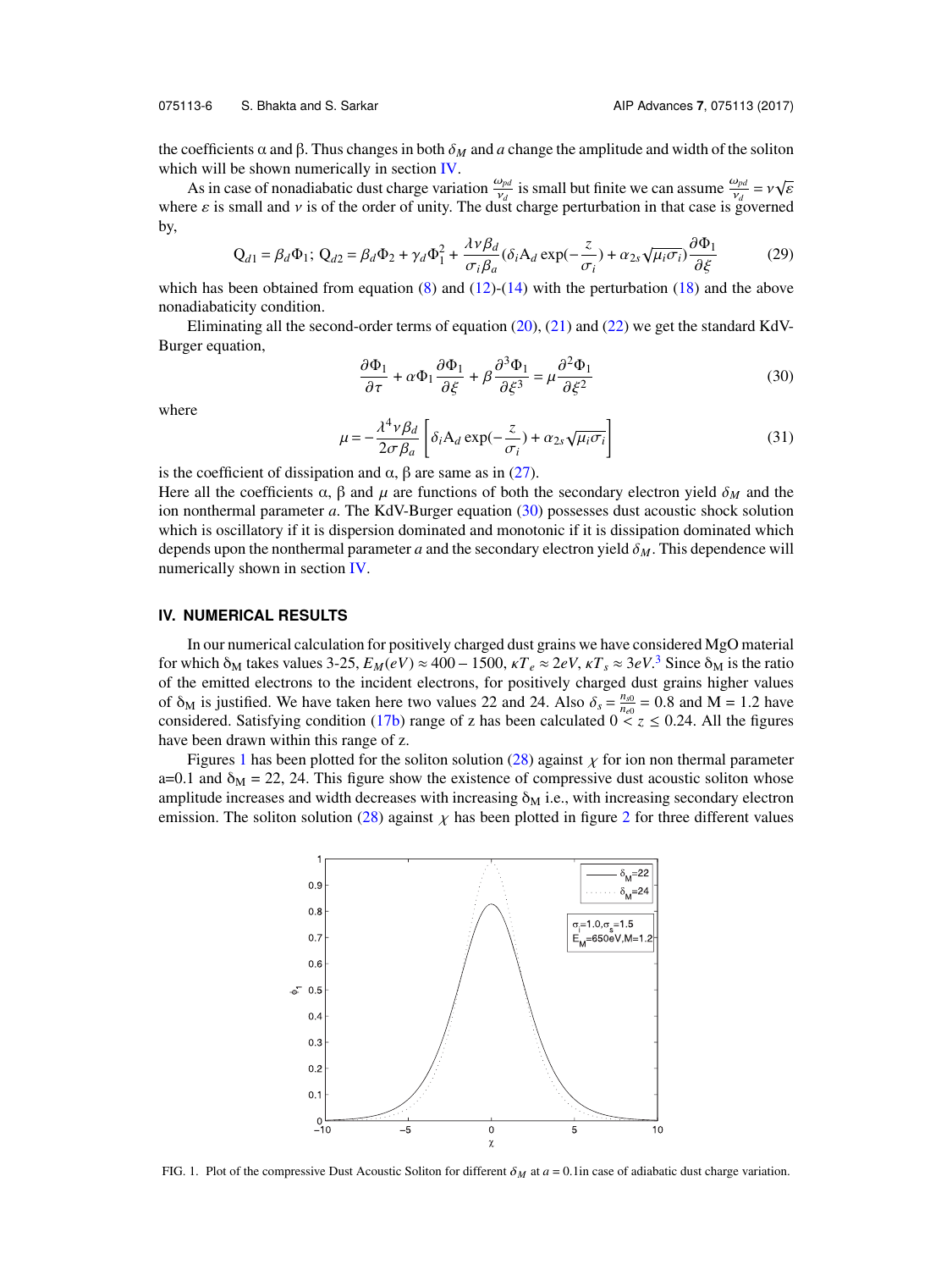<span id="page-7-0"></span>

<span id="page-7-1"></span>FIG. 2. Plot of the compressive Dust Acoustic Soliton for different *<sup>a</sup>* at <sup>δ</sup>*<sup>M</sup>* = 24 in case of adiabatic dust charge variation.



<span id="page-7-2"></span>FIG. 3. Plot of the ratio  $\mu / \beta$  versus *z* for different  $\delta_M$  at  $a = 0.1$  and  $\nu = 0.5$  in case of nonadiabatic dust charge variation.



FIG. 4. Plot of the ratio  $\mu / \beta$  versus *z* for different  $\delta_M$  at  $a = 0.1$  and  $\nu = 5$  in case of nonadiabatic dust charge variation.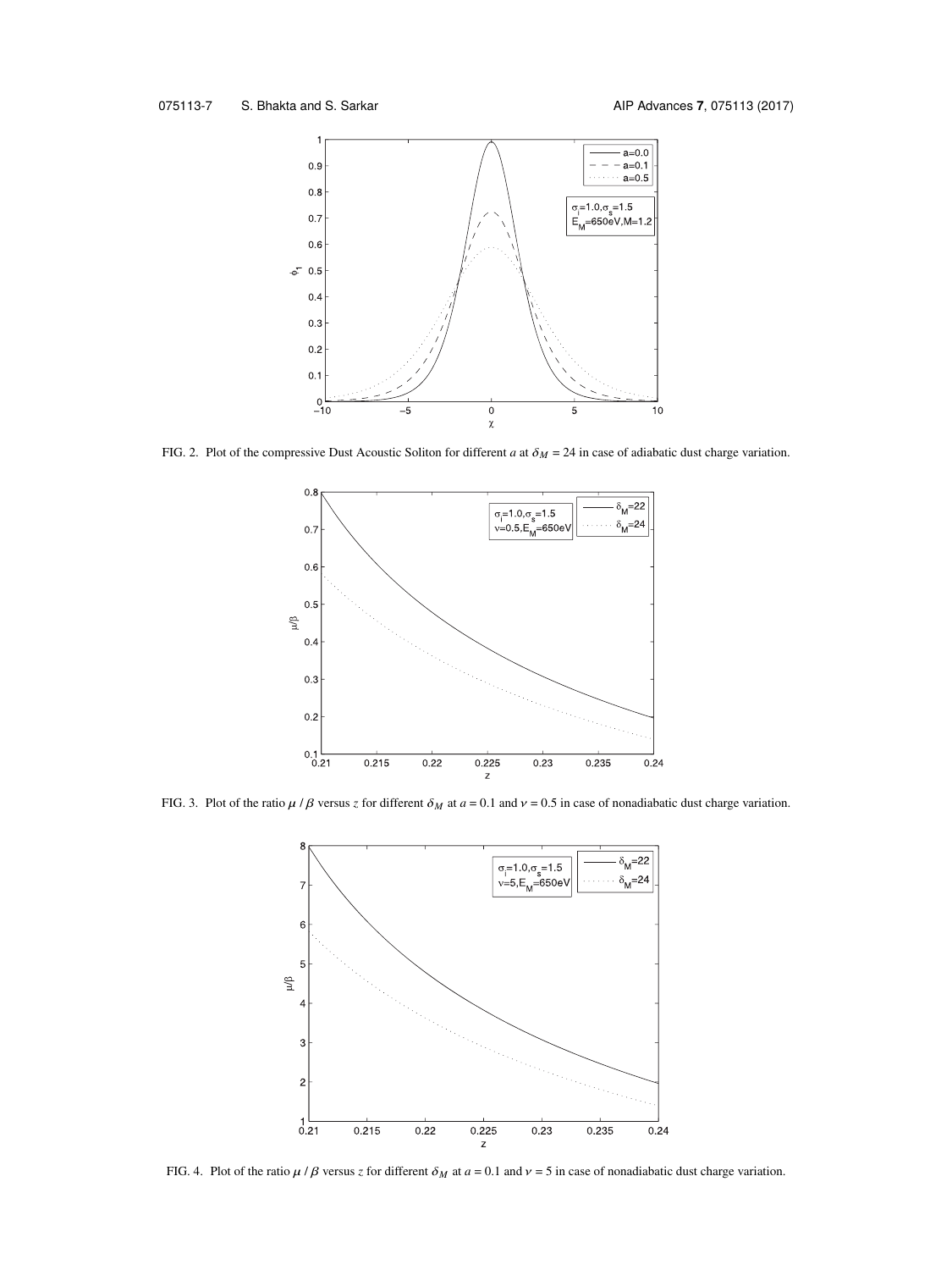of ion nonthermal parameter  $a = 0, 0.1, 0.5$  at fixed  $\delta_M = 24$ . This figure shows that amplitude of the compressive dust acoustic soliton reduces and its width increases with increasing ion non thermality. These figures [1,](#page-6-2) [2](#page-7-0) have been plotted for adiabatic dust charge variation.

The above observations imply that increase in the strength of the secondary electron emission increases amplitude and decreases width of dust acoustic soliton whereas increase in ion nonthermality decreases amplitude and increases width of the dust acoustic soliton. Thus if both secondary electron emission and ion nonthermality are increased amplitude and width of the soliton may remain unchanged at certain value of  $\delta_M$  and *a*.

Figure [3](#page-7-1) and [4](#page-7-2) have been plotted for the dissipation-dispersion ratio  $\mu / b$  against grain charge number z at  $\delta_M = 22.24$  and  $a = 0.1$ . In figure [3,](#page-7-1)  $v = 0.5$  (weak nonadiabaticity) and in figure [4,](#page-7-2)  $v = 5$  (strong nonadiabaticity) have been considered.

These two figures show that for weak nonadiabaticity (figure [3\)](#page-7-1) the dissipation-dispersion ratio  $\mu$  / *b* is less than 1, so it produces oscillatory shock whereas for strong nonadiabaticity (figure [4\)](#page-7-2) it is greater than 1 and hence produces monotonic shock. Moreover the the dissipation-dispersion ratio  $\mu$  / *b* reduces with increasing secondary electron yield  $\delta_M$  in case of both weak ( $\nu$  = 0.5) and strong  $(v = 5)$  nonadiabaticity. Thus for fixed nonzero ion nonthermality dust acoustic shock wave loses

<span id="page-8-0"></span>

<span id="page-8-1"></span>FIG. 5. Oscillatory shock wave for different  $\delta_M$  at  $a = 0.1$  and  $v = 0.5$  in case of non adiabatic dust charge variation.



FIG. 6. Monotonic shock wave for different  $\delta_M$  at  $a = 0.1$  and  $v = 5$  in case of non adiabatic dust charge variation.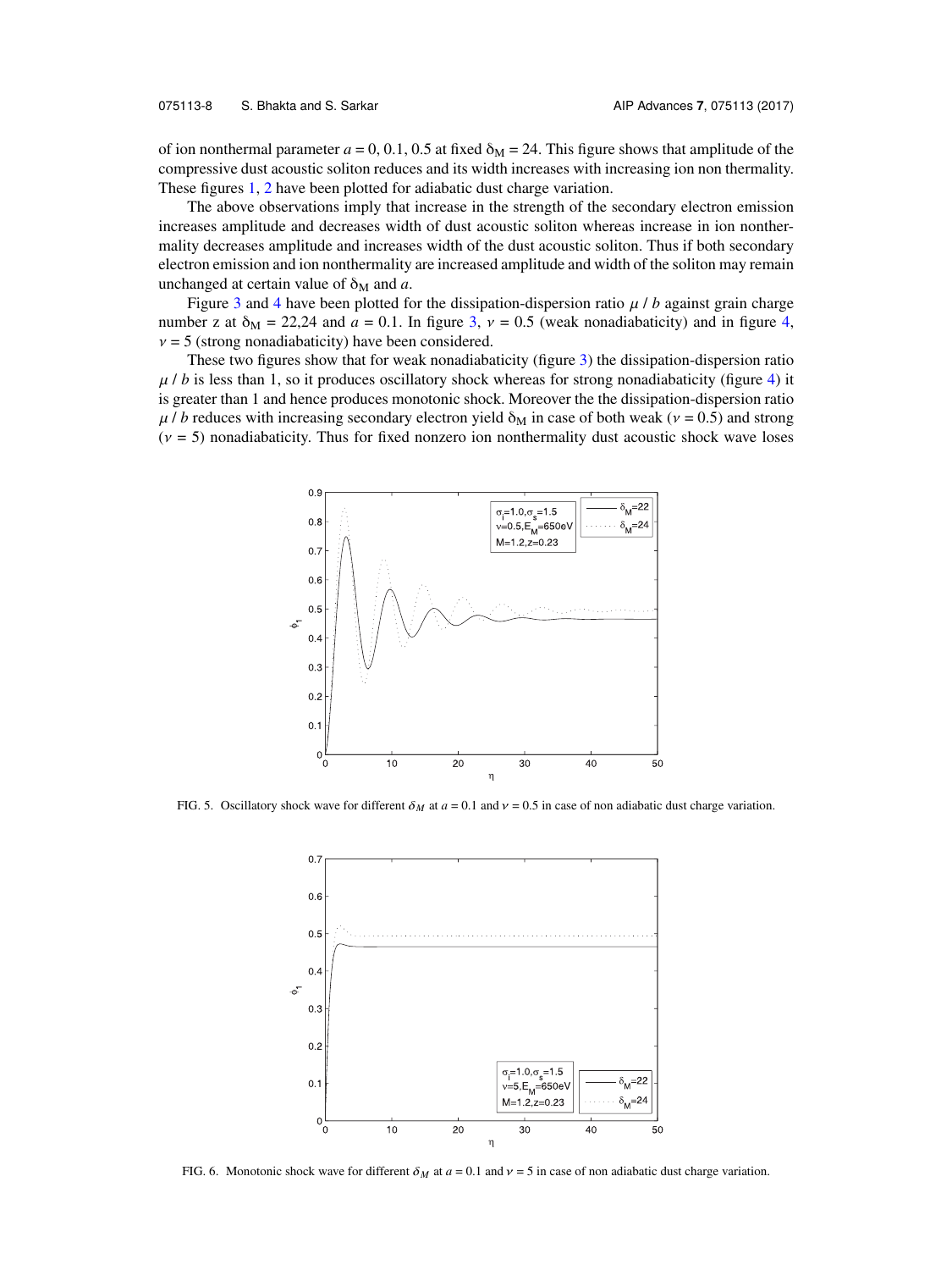<span id="page-9-0"></span>

<span id="page-9-1"></span>FIG. 7. Plot of the ratio  $\mu$  /  $\beta$  versus *z* for different *a* at  $\delta_M = 24$  and  $\nu = 0.5$  in case of nonadiabatic dust charge variation.



<span id="page-9-2"></span>FIG. 8. Plot of the ratio  $\mu$  /  $\beta$  versus *z* for different *a* at  $\delta_M = 24$  and  $\nu = 5.0$  in case of nonadiabatic dust charge variation.



FIG. 9. Oscillatory shock wave for different *a* at  $\delta_M = 24$  and  $v = 0.5$  in case of non adiabatic dust charge variation.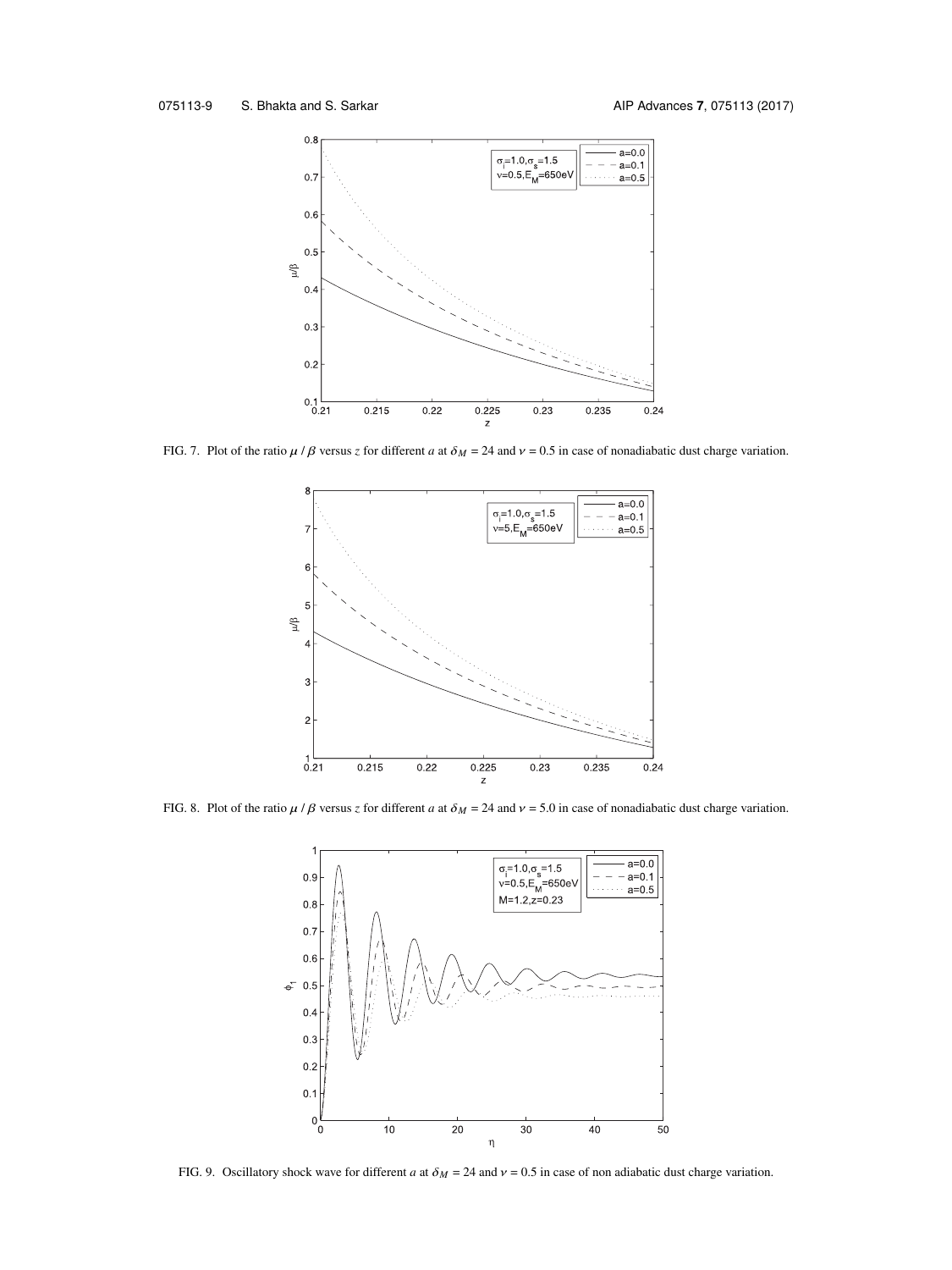<span id="page-10-1"></span>

FIG. 10. Monotonic shock wave for different *a* at  $\delta_M = 24$  and  $v = 0.5$  in case of non adiabatic dust charge variation.

monotonicity and gains oscillation if secondary electron emission becomes higher. Figures [5](#page-8-0) and [6](#page-8-1) confirm this finding.

On the other hand figures [7](#page-9-0) and [8](#page-9-1) show that for both weak ( $v = 0.5$ ) and strong nonadiabaticity ( $v = 5$ ) the dissipation-dispersion ratio  $\mu / b$  increase with increasing ion nonthermality at fixed secondary electron yield  $\delta_M = 24$ . Thus increasing ion nonthermality helps to gain monotonicity and loose oscillation of dust acoustic shock. Figures [9](#page-9-2) and [10](#page-10-1) confirm this observation.

Since increase in secondary electron emission causes gain and increase in ion nonthermality causes loss of oscillation of dust acoustic shock wave, oscillation may remain unaffected if both secondary electron yield and ion nonthermality are increased.

#### **V. CONCLUSION**

In this paper we have studied the effect of ion nonthermality on nonlinear dust acoustic wave propagation in a complex plasma in presence of secondary electron emission when equilibrium dust charge is positive, both adiabatic and nonadiabatic dust charge variation taking into account. It has been shown that characteristics of dust acoustic soliton for adiabatic dust charge variation and dust acoustic shock for nonadiabatic dust charge variation depend on the strength of the ion nonthermality as well as the secondary electron yield. Numerical results show that for adiabatic dust charge variation higher secondary electron emission increases amplitude and decreases width of the dust acoustic soliton whereas the amplitude decreases and width increases at higher ion nonthermality. Thus amplitude and width of dust acoustic soliton may remain unchanged if both the strength of the secondary electron emission and the ion nonthermality are raised. Moreover in case of nonadiabatic dust charge variation dust acoustic shock wave loses monotonicity and gains oscillation at higher secondary electron emission whereas it gains monotonicity and loose oscillation at higher ion nonthermality. Thus dust acoustic shock wave remains unaffected if both secondary electron emission and ion nonthermality are increased.

#### <span id="page-10-0"></span>**APPENDIX**

The expressions of  $\beta_d$  and  $\gamma_d$  are calculated in the following form.

$$
\beta_d = \frac{\beta_b}{z\beta_a};
$$
  
\n
$$
\beta_a = \beta_{a1} + \beta_{a2}; \ \beta_b = \beta_{b1} + \beta_{b2};
$$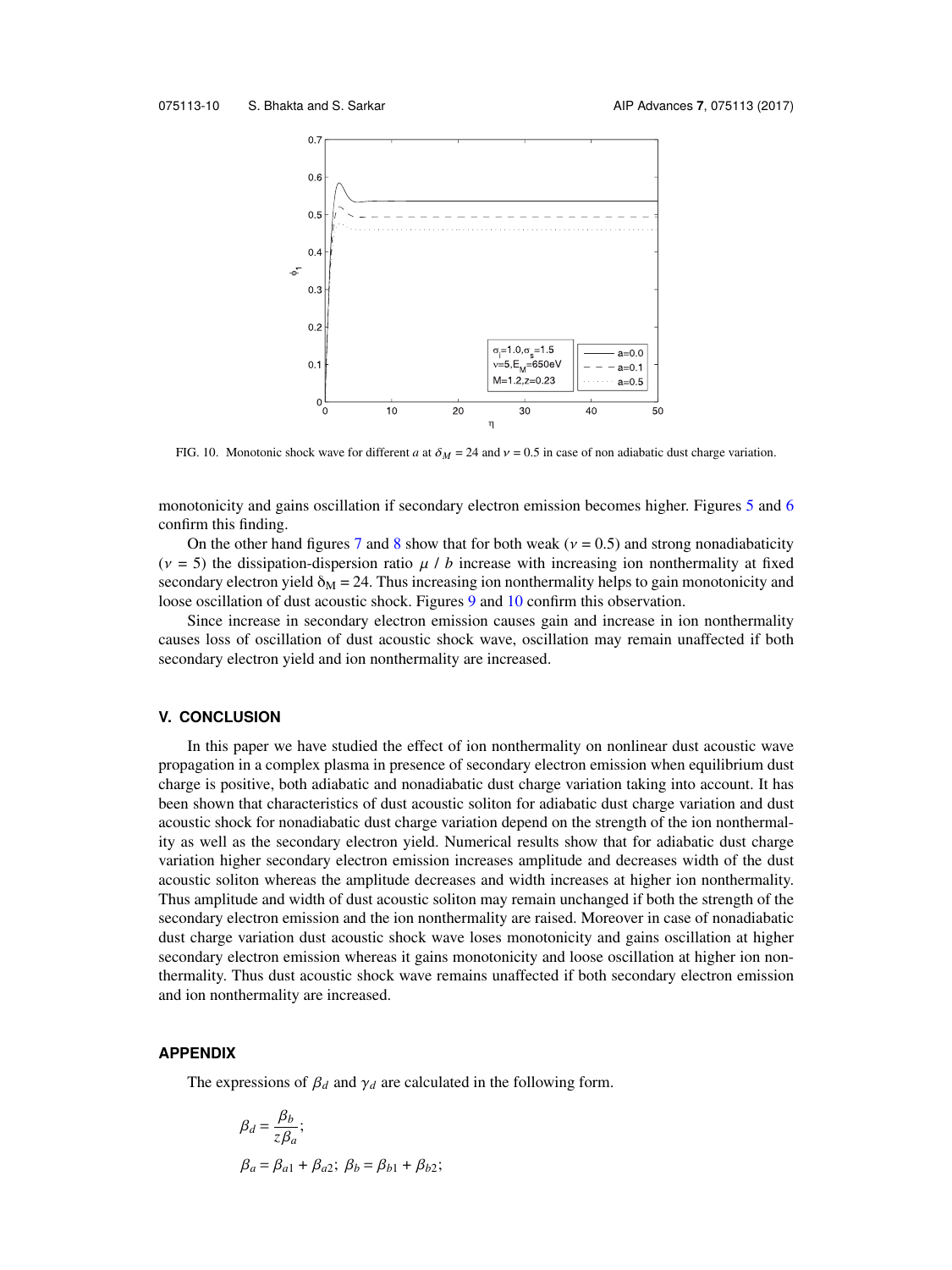075113-11 S. Bhakta and S. Sarkar AIP Advances **7**, 075113 (2017)

 $\overline{1}$ 1  $\overline{\phantom{a}}$  $\overline{\phantom{a}}$  $\overline{\phantom{a}}$ J ;

$$
\beta_{a1} = \frac{\delta_i}{1 + 3a} \left[ \frac{16a}{5\sigma_i} \exp(-\frac{z}{\sigma_i}) - \frac{1}{\sigma_i} \left\{ (1 + \frac{24a}{5}) + \frac{4a}{5} (\frac{z^2}{\sigma_i^2}) + \frac{16az}{5\sigma_i} \right\} \right];
$$
\n
$$
\beta_{a2} = -\sqrt{\frac{m_e^i}{\sigma_i}} + 3.7\delta_M F_{5,B} \sqrt{\frac{m_e^i}{\sigma_i}} \left[ \frac{1}{\sigma_s} \exp(z - \frac{z}{\sigma_s}) + (1 + \frac{z}{\sigma_s}) \left\{ (1 - \frac{1}{\sigma_s}) + z(1 - \frac{1}{\sigma_s})^2 \right\} \right];
$$
\n
$$
\beta_{b1} = \frac{\delta_i}{1 + 3a} \left[ -\frac{8a}{3\sigma_i} (2 + \frac{z}{\sigma_i}) \exp(-\frac{z}{\sigma_i}) + \frac{1}{\sigma_i} \left\{ (1 + \frac{24a}{5}) + \frac{4a}{5} (\frac{z^2}{\sigma_i^2}) + \frac{16az}{5\sigma_i} \right\} \exp(-\frac{z}{\sigma_i}) \right];
$$
\n
$$
\beta_{b2} = \sqrt{\frac{m_e^i}{\sigma_i}} \left[ (1 + z) - 3.7\delta_M F_{5,B} (1 + \frac{z}{\sigma_s}) \exp(z - \frac{z}{\sigma_s}) \right];
$$

and  $\gamma_d = \frac{\gamma_c}{z\beta_a}$ ,

$$
\gamma_{c} = (\gamma_{c11} + \gamma_{c12}) + (\gamma_{c21} + \gamma_{c22})(z\beta_{d}) + (\gamma_{c31} + \gamma_{c32})(z\beta_{d})^{2},
$$
\n
$$
\gamma_{c11} = -\frac{\delta_{i}}{1 + 3a} \left[ \frac{4a}{\sigma_{i}^{2}} \exp(-\frac{z}{\sigma_{i}}) + \frac{1}{2\sigma_{i}^{2}} \left\{ (1 + \frac{24a}{5}) + \frac{4a}{5} (\frac{z^{2}}{\sigma_{i}^{2}}) + \frac{16az}{5\sigma_{i}} \right\}
$$
\n
$$
\times \exp(-\frac{z}{\sigma_{i}}) - \frac{8a}{3\sigma_{i}^{2}} (2 + \frac{z}{\sigma_{i}}) \exp(-\frac{z}{\sigma_{i}}) \right];
$$
\n
$$
\gamma_{c12} = 0.5 \left[ \sqrt{\frac{m_{e}^{i}}{\sigma_{i}}} \left[ (1 + z) - 3.7\delta_{M} F_{5,B} (1 + \frac{z}{\sigma_{s}}) \exp(z - \frac{z}{\sigma_{s}}) \right];
$$
\n
$$
\gamma_{c21} = -\frac{\delta_{i}}{1 + 3a} \left[ \frac{8a}{3\sigma_{i}^{2}} \exp(-\frac{z}{\sigma_{i}}) - \frac{8a}{3\sigma_{i}^{2}} (2 + \frac{z}{\sigma_{i}}) - \frac{16a}{5\sigma_{i}^{2}} \exp(-\frac{z}{\sigma_{i}}) \right]
$$
\n
$$
+ \frac{1}{\sigma_{i}^{2}} \left\{ (1 + \frac{24a}{5}) + \frac{4a}{5} (\frac{z^{2}}{\sigma_{i}^{2}}) + \frac{16az}{5\sigma_{i}} \right\} \right];
$$
\n
$$
\gamma_{c22} \sqrt{\frac{m_{e}^{i}}{\sigma_{i}}} \left[ 1 - 3.7\delta_{M} F_{5,B} \left\{ (1 + \frac{z}{\sigma_{s}}) (1 - \frac{1}{\sigma_{s}}) + \frac{1}{\sigma_{s}} \exp(z - \frac{z}{\sigma_{s}}) \right\} \right];
$$
\n
$$
\gamma_{c31} = -\frac{\delta_{i}}{1 + 3a} \left[ \frac{4a}{5\sigma_{i}^{2}} \exp(-\frac{z
$$

All the notations are defined in the main body of the paper.

<span id="page-11-0"></span><sup>1</sup> P. K. Shukla and A. A. Mamun, "*Introduction to Dusty Plasma Physics*", Institute of Physics (2001).

- <span id="page-11-1"></span><sup>2</sup> F. Verheest, "*Waves in Dusty Space Plasmas*" Kluwer Academic's Publisher (2000).
- <span id="page-11-2"></span><sup>3</sup> Meyer-Vernet, N., Astronomy Astrophys. **105**, 98–106 (1982).
- <sup>4</sup> E. C. Whipple, [Rep.Prog.Phys.](http://dx.doi.org/10.1088/0034-4885/44/11/002) **44**, 1197 (1981).
- <sup>5</sup> M. Horanyi, [Ann.Rev.Astrophys.](http://dx.doi.org/10.1146/annurev.astro.34.1.383) **34**, 383 (1996).
- <span id="page-11-3"></span><sup>6</sup> O. Hachenberg and W. Brauer, Adv. Electron Phys. **11**, 413 (1959).
- <span id="page-11-4"></span>7 J. E. Yater, J. L. Shaw, K. L. Jensen, D. W. Feldman, N. Moody, and P. G. O'shea, Report of the 2006 IEEE International Vacuum Electronics Conference held jointly with 2006 IEEE International Vacuum Electron Sources Held in Monterey, California on April 25-27, 2006.
- <span id="page-11-5"></span><sup>8</sup> M. Rapp, J. Hedin, I. Strelnikova, M. Friedrich, J. Gumbel, and F. Lubken, [J. Geophys. Res](http://dx.doi.org/10.1029/2005gl024676) **32** (2005).
- <span id="page-11-6"></span>9 J. R. Asbridge, S. J. Bame, and I. B. Strong, [J. Geophys. Res.](http://dx.doi.org/10.1029/ja073i017p05777) **73**, 5777, doi:10.1029/ja073i017p05777 (1968).
- <span id="page-11-7"></span><sup>10</sup> W. C. Feldman, S. J. Anderson, J. Bame et al., [J. Geophys. Res.](http://dx.doi.org/10.1029/ja088ia01p00096) **88**, 96, doi:10.1029/ja088ia01p00096 (1983).
- <span id="page-11-8"></span><sup>11</sup> R. Lundin, A. Zakharov, R. Pellinen et al., [Nature\(London\)](http://dx.doi.org/10.1038/341609a0) **341**, 609 (1989).
- <span id="page-11-9"></span><sup>12</sup> M. R. Gupta, S. Sarkar, B. Roy, A. Karmakar, and M. Khan, [Phys of Plasmas](http://dx.doi.org/10.1063/1.1666386) **11**, 1850 (2004).
- <sup>13</sup> M. R. Gupta, S. Sarkar, B. Roy, A. Karmakar, and M. Khan, Physica Scripta **71**, 298 (2004).
- <sup>14</sup> B. Roy, S. Sarkar, M. Khan, and M. R. Gupta, [Phys. Letters A](http://dx.doi.org/10.1016/j.physleta.2006.12.001) **364**, 291–296 (2007).
- <sup>15</sup> S. Sarkar, B. Roy, S. Maity, M. Khan, and M. R. Gupta, [Phys of Plasmas](http://dx.doi.org/10.1063/1.2718926) **14**, 042106 (2007).
- <span id="page-11-10"></span><sup>16</sup> S. Sarkar, S. Maity, B. Roy, and M. Khan, [Physica Scripta](http://dx.doi.org/10.1088/0031-8949/81/02/025504) **81**, 025504 (2010).
- <span id="page-11-11"></span><sup>17</sup> A. A. Mamun, R. A. Cairns, and P. K. Shukla, [Physics of Plasmas](http://dx.doi.org/10.1063/1.871973) **3**, 7 (1996).
- <sup>18</sup> A. A. Mamun and R. A. Cairns, [Jour. Plasma Phys.](http://dx.doi.org/10.1017/s0022377800019164) **56**(1), 175–185 (1996).